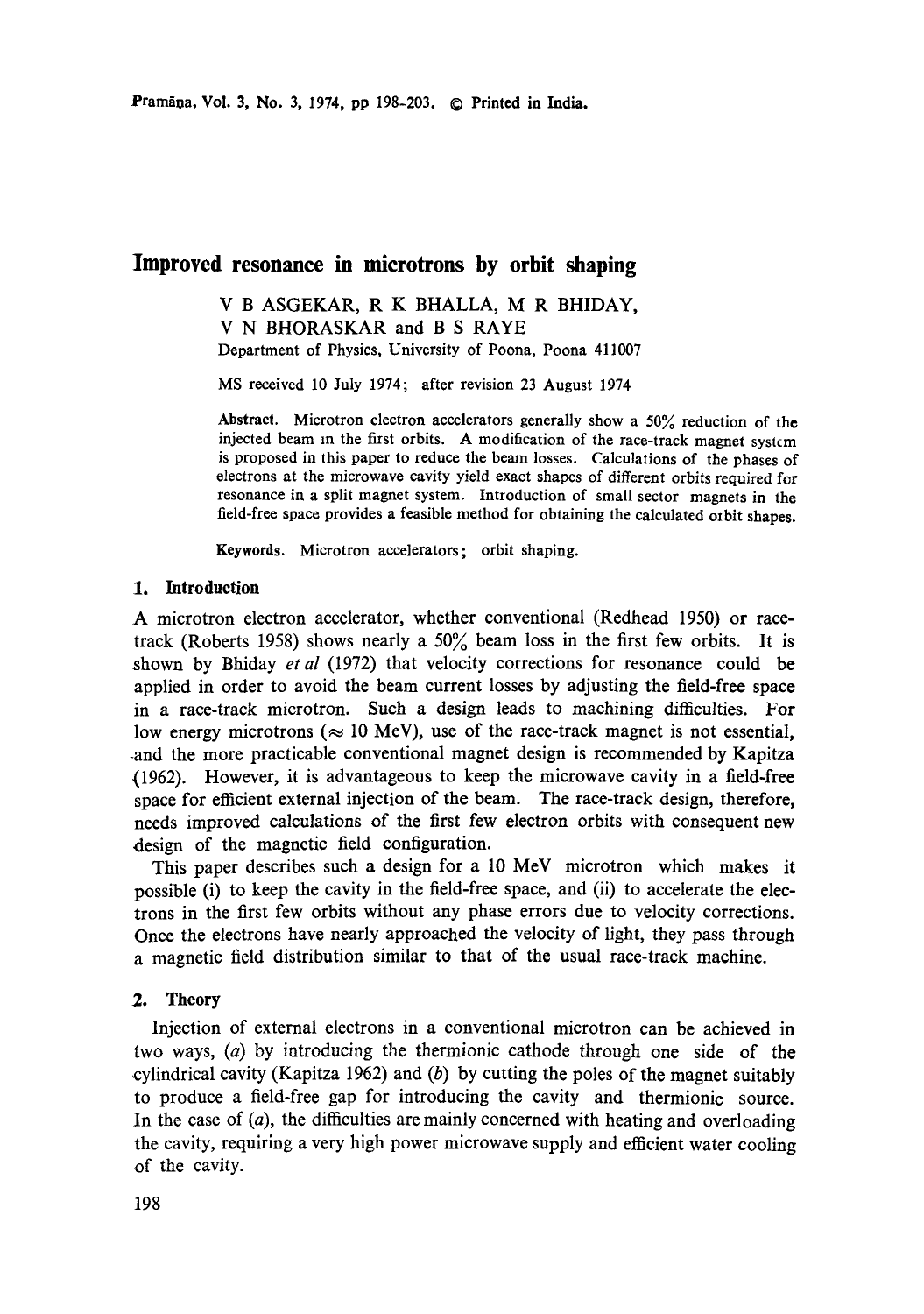In the other alternative  $(b)$ , the resonance condition is upset because the orbit is now no longer a complete circle, and the field-free gap length of the magnet is traversed by electrons of increasing velocity. It is possible to maintain resonance by providing a different magnetic field for each orbit. This distribution of the magnetic field in the conventional microtron, besides being difficult to achieve, leads to unstable betatron oscillations in the vicinity of the cavity. These difficulties can be overcome in the following way.

The conventional microtron is split into two halves  $(X \text{ and } Y)$ , and the cavity is now placed in the field-free space as shown in figure 1. The time taken by an electron to complete its path in the two halves for any orbit should be an integral multiple of radio frequency period  $\tau$ . To achieve this, following Wernholm (1964), the energy gain per turn  $eV<sub>n</sub>$  should be

$$
eV_{\rm R} = \frac{m_0 c^2 + E_{\rm infection}}{(\mu/\nu - 1)}\tag{1}
$$

where, the integers  $\mu$  and v define the mode of operation. The uniform magnetic field in the two halves is given by

$$
B = \frac{T}{eR} \left[ 1 - (1 - \beta^2)^{1/2} + \frac{1}{4} (1 - \beta^2) + \cdots \right]
$$
 (2)

where  $\beta = v/c$ , and T is the kinetic energy of an electron in an orbit of radius R.

The resonance condition will be satisfied if the time taken by an electron to traverse the total field-free space in any orbit is an integral number of radio frequency periods. The Illinois machine (Robinson 1967) for 600 MeV uses a split magnetic



Figure 1. Orbit shaping for the first few orbits.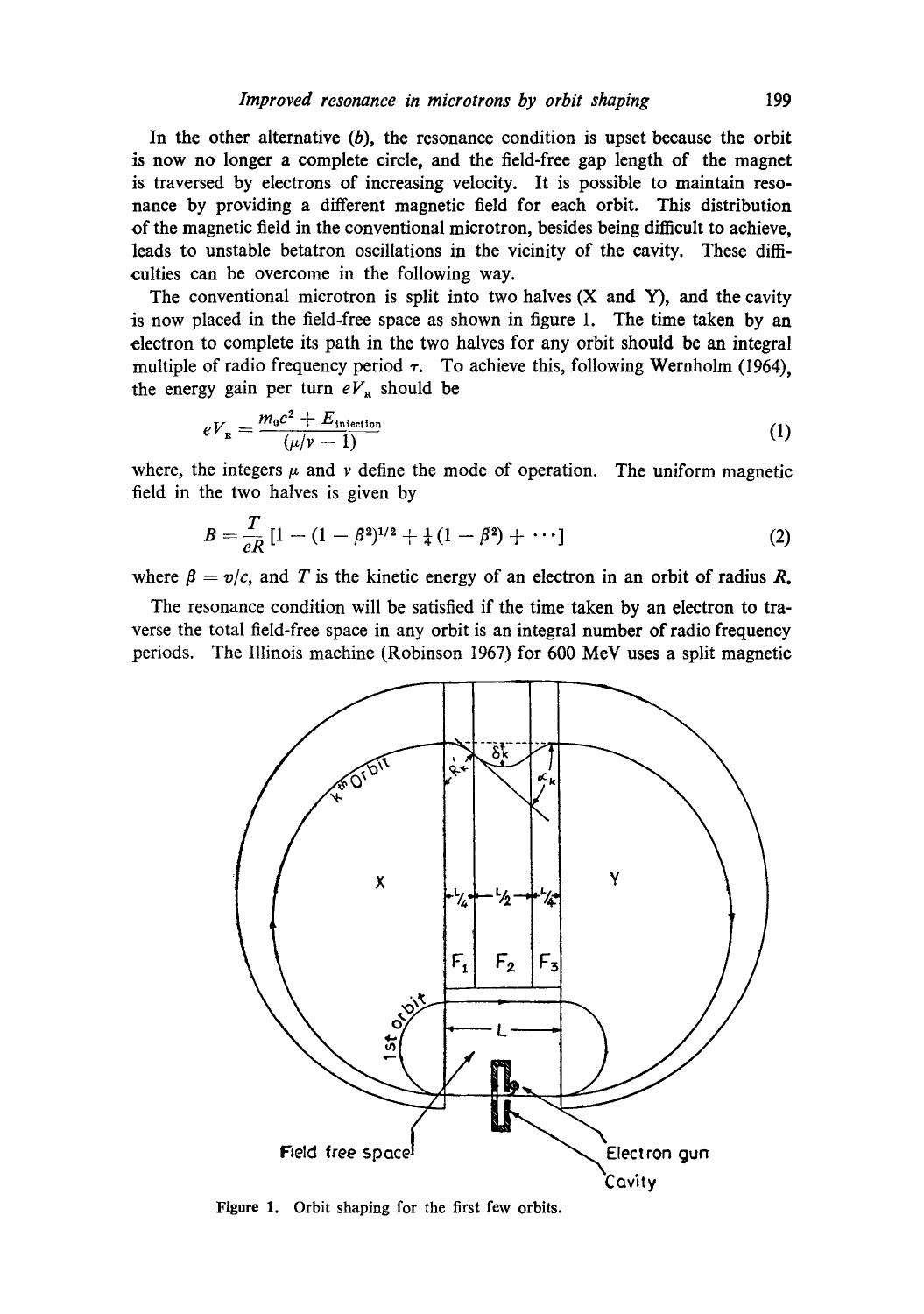

Figure 2. Magnet pole pieces for the first few orbits (a) Plan, (b) Side view.

field design with a multiple cavity. However, we are concerned mainly with a low energy machine ( $\approx 10$  MeV), using a single cavity. The resonance condition can be achieved with the split magnet and a single cavity, if the field-free space is suitably modified. In the split microtron (figure 1) the time taken by an electron to traverse the field-free space will decrease as the orbit number increases. This decrease in time could be compensated by providing suitably calculated additional paths in every orbit. In the first orbit, however, the length of the field-free space is so chosen as to achieve resonance with a straight path. Successive orbits in a microtron are sufficiently well separated. This enables electron paths between X and Y to be suitably lengthened by providing curvatures in them. In our design these curvatures are produced by small sector magnets placed in the region between X and Y.

Let  $L$  be the separation between  $X$  and  $Y$  which is also half the distance traversed by the electron in the field-free space in the first orbit. The successive orbits have to increase in length gradually. Let, therefore,  $L_k$  be the total distance that would be traversed by an electron in the kth orbit between X and Y. Then

$$
L_{k}=L+L_{k}^{'}=\eta v_{k}^{\ \tau}
$$
\n
$$
\tag{3}
$$

where  $L_{\mathbf{k}}'$  is the actual length of the curved path of electrons as shown in figures 1 and 2 and  $\eta$  is an integar. It is possible to achieve the curved passage of electron over  $L_{\bf{k}}'$  by making it pass through regions  $F_1$ ,  $F_2$  and  $F_3$  *(see figures 1, 2)* of the gap between X and Y. Fields in regions  $F_1$  and  $F_3$  are directed downwards into the paper, and field in region  $F_2$  is directed upwards from the paper, while their magnitude  $B_{k}$ ' is the same in both the cases. The length of the region  $F_2$  is chosen to be *L/2* so that the upward deflection produced in this region compensates the total downward deflection produced in  $F_1$  and  $F_3$ . The deflection in  $F_1$  can be calculated from the expression.

$$
\frac{\sin a_k}{a_k} = \frac{L}{L_k'}\tag{4}
$$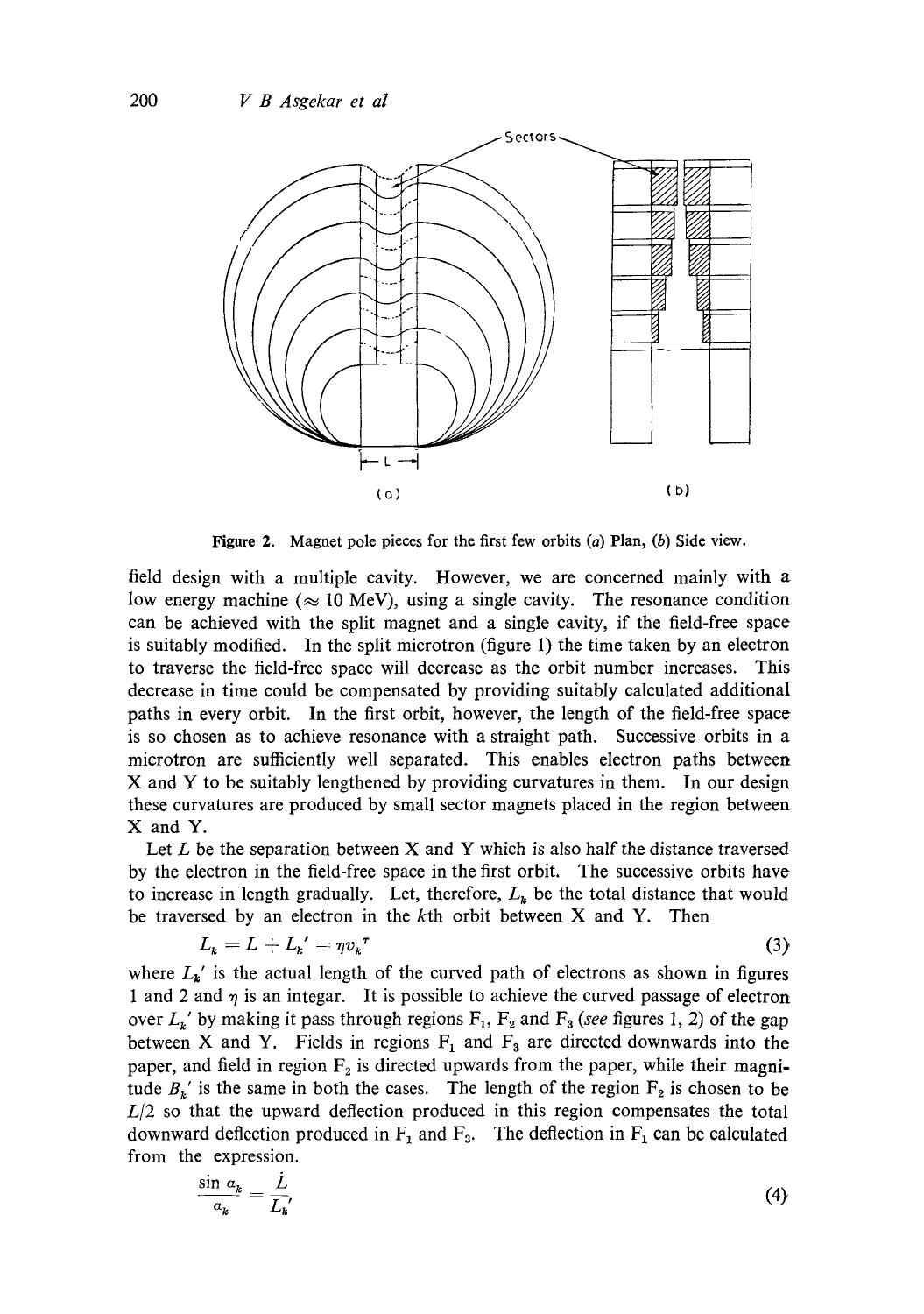

Figure 3. Complete geometry of the magnet pole pieces for the microtron, showing additional two field-free spaces.

The radius of curvature  $R_k'$  is related to the angle of deflection  $a_k$  by

$$
L = 4R_{k}^{\prime} \sin \alpha_{k} \tag{5}
$$

which in turn decides the magnetic field  $B_{k}$  according to eq. (2).

Each succeeding orbit is shaped similarly until the electron velocity approaches that of light. Beyond this stage  $L_{k}$ ' will be constant and can be provided by introducing two-additional field-free gaps, or alternatively by making the microtron a four sector machine as shown in figure 3.

#### **3. Design of proposed 10 MeV mierotron**

In the proposed design, it is convenient to make the electron's time of traversal within the two halves, X and Y, in the first orbit equal to  $2\tau$ . This time increases by  $\tau$  for each succeeding orbit. The magnetic field and gain per turn are calculated from eqs (1) and (2) for 100 keV injection energy.

The dip,  $\delta_k$  in the electron trajectory between X and Y is given by

$$
\delta_k = \frac{1}{2} L \tan a_{k/2}
$$

It is clear that  $\delta_k$  should be less than the orbit separation, which is  $\sim$  3 cm for the microwave frequency of 3000 MHz used in most microtrons. This is possible when the time required to travel  $L_{k}$  is only one period  $\tau$ . The lengths  $L_{k}'$  for all succeeding orbits are calculated from the electron energy in the kth orbit. Table 1 shows the calculated values of  $R_{k}$ ',  $L_{k}$ ' and  $B_{k}$ ' for the tirst six crbits of the 10 KeV microtron.

The field directions in the regions  $F_1$  and  $F_3$ , reversed to that in region  $F_2$ , are achieved by providing separate magnetic circuits. The variation of the magnetic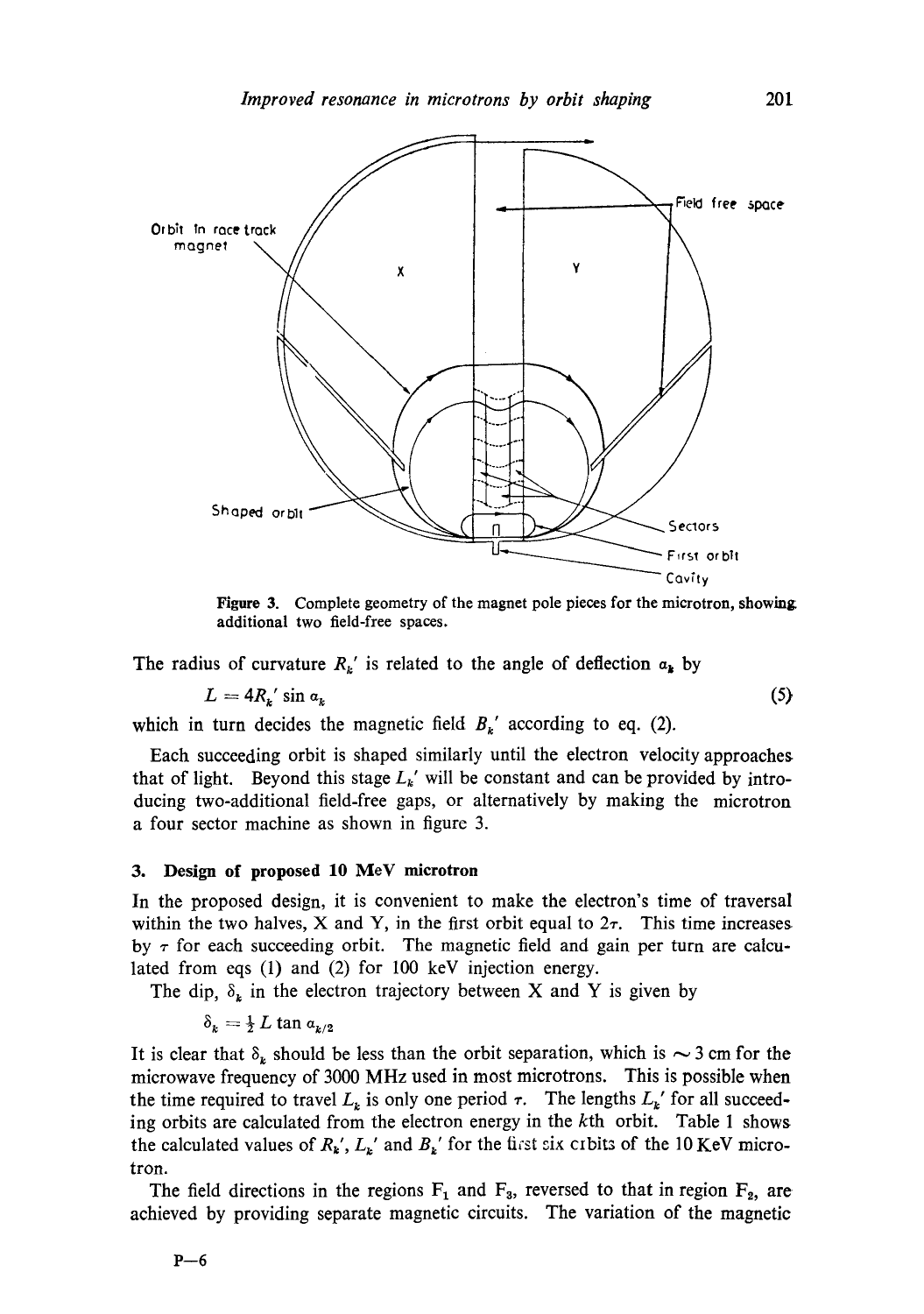# 202 *V B Asgekar et al*

Table 1. Design parameters for the first 6 orbits of the 10 MeV microtron Injection energy =  $100 \text{ keV}$ ; Gain per turn = 609 keV Magnetic field in the two halves of the magnet  $= 1276.7$  Gauss For first orbit  $L = L_1' = 4.539$  cm

| Orbit<br>No. | Velocity<br>cm/sec $\times 10^{10}$ | Energy<br>keV    | R<br>cm | $L_{k}$<br>$\rm cm$ | $R_k'$<br>cm | $B_{\boldsymbol{k}}'$<br>Gauss |
|--------------|-------------------------------------|------------------|---------|---------------------|--------------|--------------------------------|
| 1            | 2.723568                            | 1218.352         | 2.889   | 4.539               | $\infty$     | 0                              |
| 2            | 2.879221                            | $1827 \cdot 528$ | 4.496   | 5.058               | 1.586        | 3487.4                         |
| 3            | 2.931748                            | $2436 \cdot 704$ | 6.102   | 5.233               | 1.436        | $5364 \cdot 1$                 |
| 4            | 2.955746                            | 3045.880         | 7.708   | 5.313               | 1.388        | $7073 \cdot 0$                 |
| 5            | 2.968700                            | 3655.056         | 9.313   | 5.356               | 1.366        | $8717 \cdot 1$                 |
| 6            | 2.976483                            | $4264 \cdot 232$ | 10.919  | 5.382               | 1.353        | 10327.9                        |

field from orbit to orbit in the regions  $F_1$ ,  $F_2$  and  $F_3$  are obtained by using sectorial pole shoes with different pole gaps as shown in figure 2b. The three sectors in  $F_1$ ,  $F_2$  and  $F_3$  are designed for double focussing.

Calculations indicate that from the seventh orbit onwards, the electron can be accelerated in the usual race-track design. The additional path  $(L_{\mathbf{k}} - 2L)$  is now the same for every subsequent orbit and its value is calculated to satisfy the resonance condition. The design parameters for such a four sector race-track acceleration are given in table 2. The entire magnetic field configuration is shown in figure 3.

| Orbit<br>No. | Energy<br>keV    | Radius<br>cm   | $L_{k}$<br>cm | $L_{k}^{\prime} - 2L$<br>cm |  |
|--------------|------------------|----------------|---------------|-----------------------------|--|
| 7            | $4873 \cdot 232$ | 12.525         |               |                             |  |
| 8            | 5482.584         | 14.131         |               |                             |  |
| 9            | 6091.760         | 15.737         |               |                             |  |
| 10           | 6700.936         | 17.343         |               |                             |  |
| 11           | $7310 \cdot 112$ | 18.949         | 5.620         | 1.080                       |  |
| 12           | 7919.288         | 20.555         |               |                             |  |
| 13           | 8528.464         | $22 \cdot 161$ |               |                             |  |
| 14           | 9137.640         | $23 \cdot 767$ |               |                             |  |
| 15           | 9746.816         | 25.373         |               |                             |  |
| 16           | 10355 992        | 26.978         |               |                             |  |

**Table** 2. Design parameters for the race-track part of the 10 MeV microtron